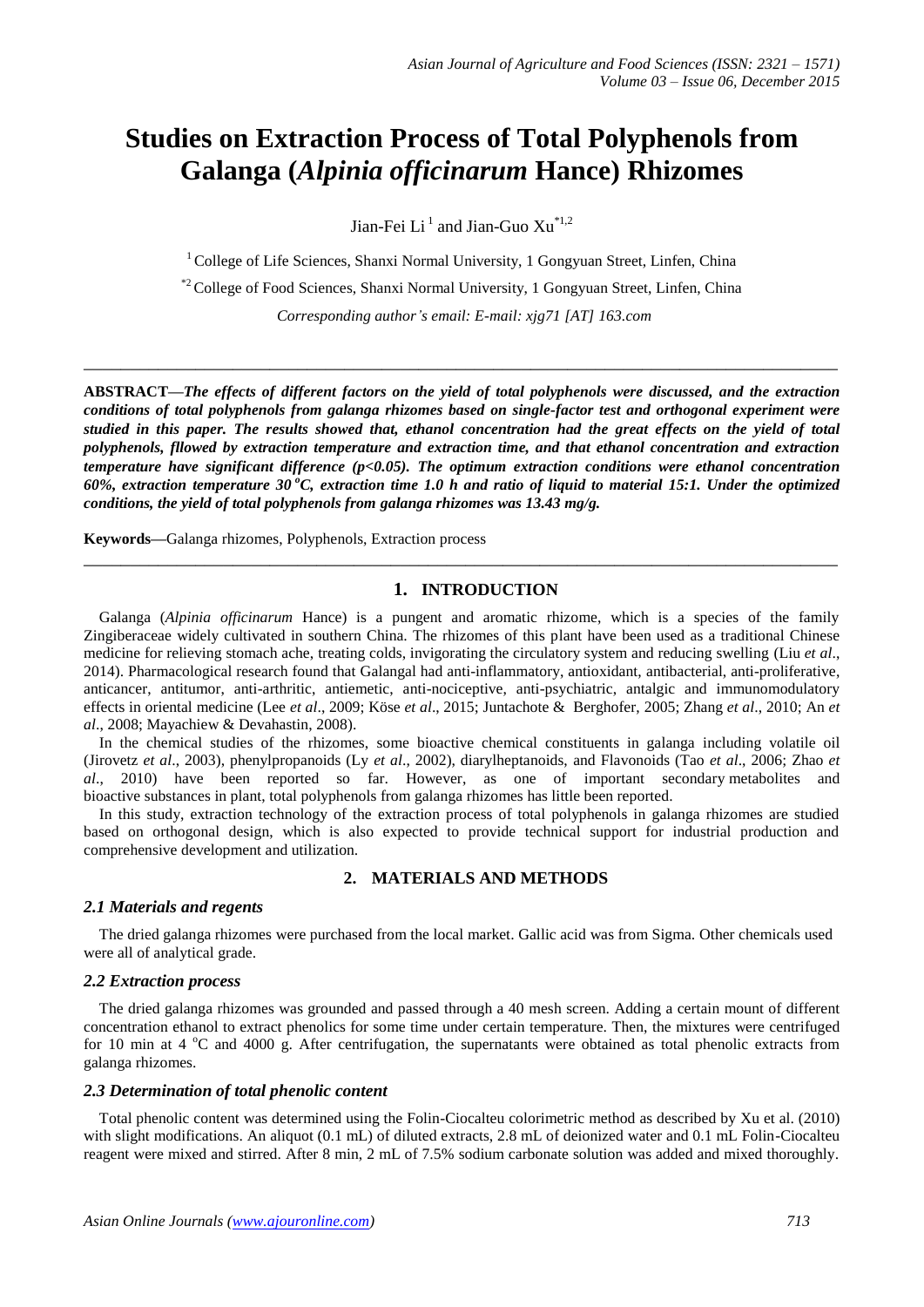The absorbance was measured at 765 nm wavelength after incubation for 2 h at room temperature. Total phenolic content was expressed as milligram gallic acid equivalent per gram dried weight (mg GAE/g DW).

## *2.4 Single factor experiments*

In order to develop an optimum extraction condition of total polyphenols from galanga rhizomes, influences of four factors including ratio of solid to liquid, extraction temperature, extraction time and ethanol concentration on yield were investigated.

#### *2.5 Orthogonal Experiments*

On the basis of the single factor experiment, an orthogonal experiment design was used to optimize extraction condition of total polyphenols from galanga rhizomes. The independent variables, including ethanol concentration (A), extraction temperature (B) and extraction time (C) at three levels in the extraction process were investigated.

## **3. RESULTS AND DISCUSSION**

#### *3.1 Effects of solid to liquid ratio on polyphenols yield*

As shown in Figure 1, the yield of total polyphenols increased remarkably with the increased ratio of liquid to solid from 1:5 to 1:15. When ratio of liquid to solid was more than 15:1, the yield no longer apparently increased. The possible reason is that a larger volume of solvent can make the diffusion of total polyphenols occurred more quickly and more polyphenols molecules could dissolve in solvent, which results in a higher yield. But after 15:1, the curve slightly leveled off, meaning that further increase of solid to liquid ratio would not increase the extraction yield of total polyphenols. Accordingly, in view of achieving more polyphenols with less solvent and cost consumption, ratio of liquid to solid should be 15:1.



**Figure 1.** Effect of solid to liquid ratio on total polyphenols yield

#### *3.2 Effects of ethanol concentration on polyphenols yield*

In this work, the concentration of ethanol was set at 20%-100%, respectively, to investigate its effect on the yield of polyphenols and the results were shown in Figure 2.



**Figure 2.** Effect of ethanol concentration on total polyphenols yield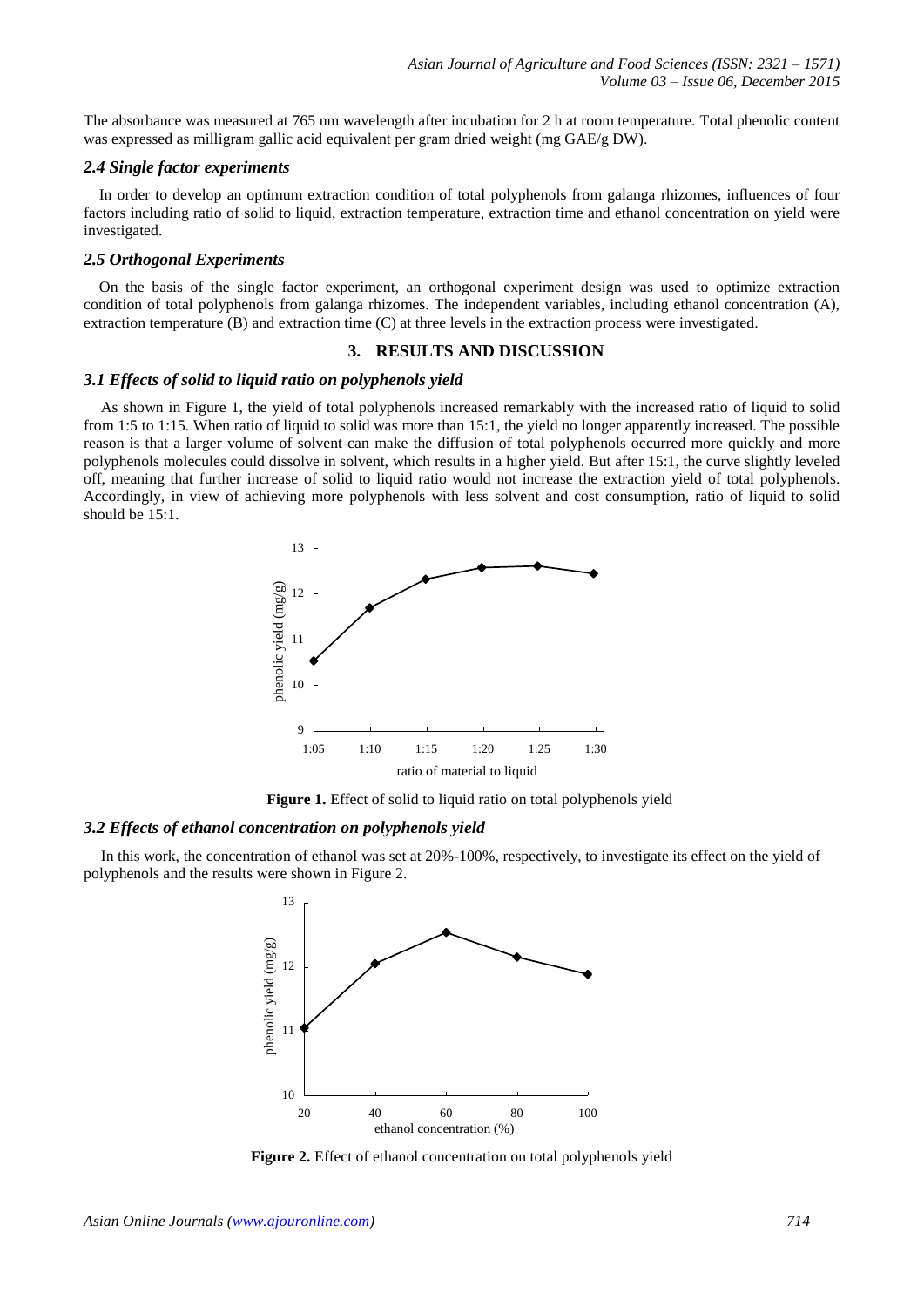In general, solvent is considered as an important parameter and the polarity of polyphenol was generally associated with the presence of phenolic hydroxyl groups (Cheok *et al*., 2012; Rebey *et al*., 2012). Thus, the ethanol concentration would affect the polarity of extraction solvent and further influence the solubility of polyphenols during the extraction process. As shown in the Figure 2, the yield of total polyphenols increased gradually with the increase of ethanol concentration in the broad ranges of 20%-60%, and reached the maximum yield at 60%. Thereafter, the polyphenols yield started to reduce slightly with increasing ethanol concentration. Therefore, the 60% ethanol was most suitable for the extraction of total polyphenols from galanga rhizomes.

#### *3.3 Effects of extraction time on polyphenols yield*

As seen in Figure 3, the yield of total polyphenols rose significantly with the increase of extraction time from 0.5 to 1.5 h. After stepping for 1.5 h, extraction yield increased to the peak. That is because longer extraction time could make the release and diffusion of the polyphenols easier into extraction solvent. However, when the extraction time extended from 1.5 to 2.5 h, the yield of polyphenols decreased obviously. It can be explained that when the polyphenols were already sufficiently extracted, excessively lengthening extraction time will induce the condensation of polyphenols or oxidized by oxygen in air which would lead to the decrease of extraction yield. Therefore, after the maximum extraction yield was achieved, longer time of extraction was not necessary and the point of 1.5 h was selected as the optimum extraction time.



**Figure 3.** Effect of extraction time on total polyphenols yield

#### *3.4 Effects of extraction temperature on polyphenols yield*

Generally speaking, temperature shows significant effect on the extraction efficiency and a suitable temperature is such important for polyphenols extraction. Higher temperature would increase the solubility of components in plant tissues and reduce the solvent viscosity, which resulted in the increase of mass transfer and promoted the extraction of polyphenols. In this study, the extraction yields at different temperature are depicted in Figure 4. As revealed in Figure 4, the yield significantly increased with the improvement of temperature from 20 to 40°C. While the extraction temperature rose continually, the yield decreased apparently. That is because a too high temperature also caused the hydrolyzation and aggregation of polyphenols which would decrease the extraction yield of polyphenols (Li *et al*., 2005). Therefore, in order to obtain the maximum extraction yield, 40 °C was chosen for the suitable temperature.

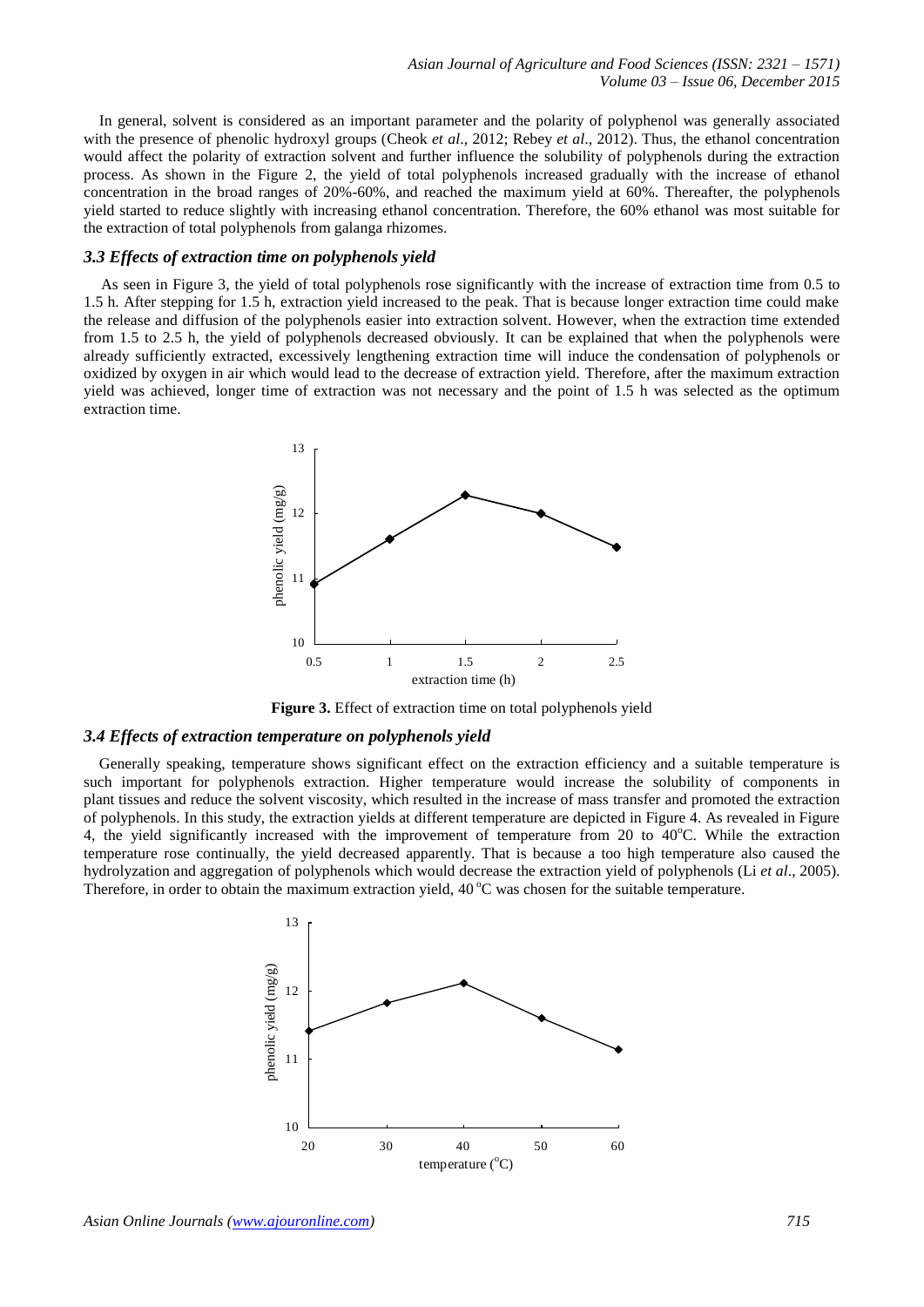## **Figure 4.** Effect of extraction temperature on total polyphenols yield

# *3.5 Orthogonal test*

On the basis of the above single factor experiments, an orthogonal test was designed to further optimize extraction parameters. The results of orthogonal test were given in Table 1. The influence of extraction factors on the extraction yield of polyphenols from galanga rhizomes could be classified in the following decreasing order: ethanol concentration > extraction temperature > extraction time. According to extreme difference analysis, the optimum condition for polyphenols extraction would be the combination of  $A_2B_1C_1$ . Consequently, the maximum yield of 13.43 mg/g was achieved at ethanol concentration 60%, extraction temperature 30 °C, extraction time 1.0 h and ratio of liquid to solid 15:1. **Table 1:** Results of orthogonal experiment

| <b>Table 1:</b> Results of orthogonal experiment |                                                                          |                |                             |                             |       |  |  |  |  |  |
|--------------------------------------------------|--------------------------------------------------------------------------|----------------|-----------------------------|-----------------------------|-------|--|--|--|--|--|
| No.                                              | $\mathbf{A}$<br>ethanol concentration/% temperature/°C extraction time/h | $\overline{B}$ | $\mathcal{C}$               | Vacant column Yield (mg/g)  |       |  |  |  |  |  |
| $\mathbf{1}$                                     | 1(50)                                                                    | 1(30)          | 1(1.0)                      | $\mathbf{1}$                | 11.82 |  |  |  |  |  |
| $\overline{c}$                                   | $\,1$                                                                    | 2(40)          | 2(1.5)                      | $\overline{c}$              | 12.15 |  |  |  |  |  |
| $\mathfrak{Z}$                                   | $\,1$                                                                    | 3(50)          | 3(2.0)                      | 3                           | 10.69 |  |  |  |  |  |
| $\overline{4}$                                   | 2(60)                                                                    | $\,1$          | $\overline{c}$              | 3                           | 13.45 |  |  |  |  |  |
| 5                                                | $\sqrt{2}$                                                               | $\mathbf{2}$   | $\ensuremath{\mathfrak{Z}}$ | $\mathbf{1}$                | 12.24 |  |  |  |  |  |
| $\sqrt{6}$                                       | $\sqrt{2}$                                                               | 3              | $\,1$                       | $\overline{c}$              | 11.71 |  |  |  |  |  |
| $\overline{7}$                                   | 3(70)                                                                    | $\,1$          | $\mathfrak{Z}$              | $\mathbf{2}$                | 11.78 |  |  |  |  |  |
| $\,8\,$                                          | $\ensuremath{\mathfrak{Z}}$                                              | $\sqrt{2}$     | $\,1\,$                     | $\ensuremath{\mathfrak{Z}}$ | 11.71 |  |  |  |  |  |
| $\mathbf{9}$                                     | $\mathfrak{Z}$                                                           | 3              | $\sqrt{2}$                  | $\,1\,$                     | 11.09 |  |  |  |  |  |
| $K_1$                                            | 11.55                                                                    | 12.35          | 11.75                       | 11.72                       |       |  |  |  |  |  |
| $K_2$                                            | 12.47                                                                    | 12.03          | 12.23                       | 11.88                       |       |  |  |  |  |  |
| $K_3$                                            | 11.53                                                                    | 11.16          | 11.16                       | 11.95                       |       |  |  |  |  |  |
| R                                                | 0.94                                                                     | 1.19           | 1.17                        |                             |       |  |  |  |  |  |

## *3.6 Variance analysis of orthogonal experiment*

The results of variance analysis showed that the factors, A, B have significant difference  $(p<0.05)$ , indicating that the ethanol concentration and extraction temperature had a great influence on the yield of the total polyphenols. No significant differences ( $p > 0.05$ ) was found for Factor C, indicating that the extraction time in the three level of orthogonal design had no significant effects on the yield of total polyphenols (Table 2). Based on this analysis, extraction efficiency, the cost of energy and the feasibility of experiment, the optimal conditions of total polyphenols extraction were therefore determined the combination of  $A_2B_1C_1$ , namely liquid/material ratio 15:1, extraction time 1.0 h, 60% ethanol, extraction temperature 30 °C. Under this condition, the yield of total polyphenols from galanga rhizomes was 13.43 mg/g.

| Sources of variation |        | Quadratic sum Degree of freedom Mean square |        | F value | <i>p</i> value |
|----------------------|--------|---------------------------------------------|--------|---------|----------------|
| A                    | 1.7185 | 2                                           | 0.8592 | 19.9773 | 0.0477         |
| B                    | 2.2654 | 2                                           | 1.1327 | 26.3345 | 0.0366         |
| C                    | 0.7004 | 2                                           | 0.3502 | 8.1423  | 0.1094         |
| D                    | 0.0860 | 2                                           | 0.0430 |         |                |
| Error                | 0.0960 | 2                                           | 0.0430 |         |                |
| Sum                  | 4.7703 |                                             |        |         |                |